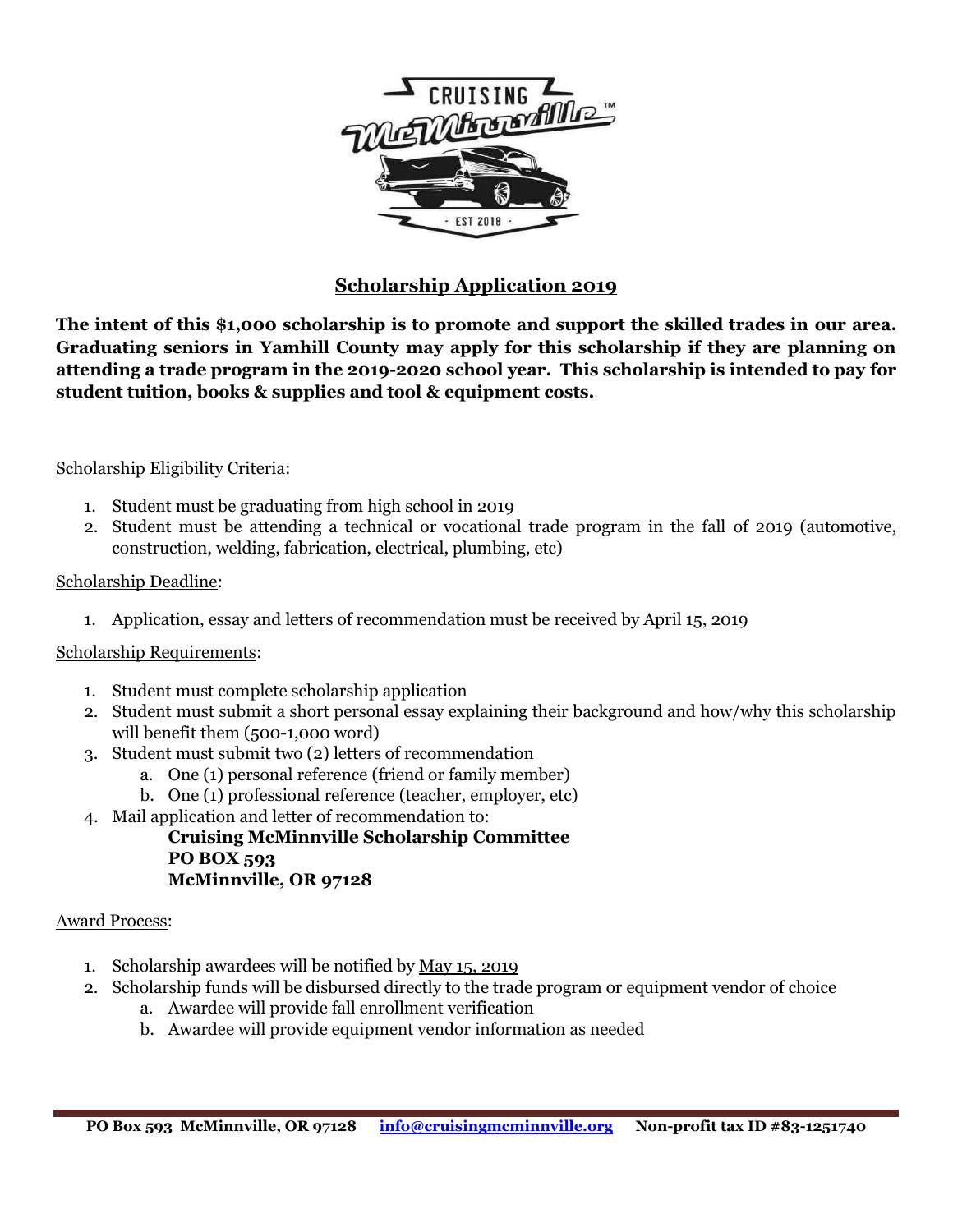# **Applicant Information:**

|                             | STUDENT NAME: VALUE AND THE STUDENT NAME OF THE STUDENT NAME OF THE STUDENT OF THE STUDENT OF THE STUDENT OF T |                                                                                                                |
|-----------------------------|----------------------------------------------------------------------------------------------------------------|----------------------------------------------------------------------------------------------------------------|
|                             |                                                                                                                |                                                                                                                |
|                             |                                                                                                                |                                                                                                                |
| <b>Contact Information:</b> |                                                                                                                |                                                                                                                |
|                             |                                                                                                                | PHONE: cell / home                                                                                             |
|                             |                                                                                                                |                                                                                                                |
|                             |                                                                                                                |                                                                                                                |
|                             | <b>Short Answer Questions (please attach additional pages if needed):</b>                                      |                                                                                                                |
|                             |                                                                                                                | 1. What sparked your interest in your trade (a class you took, someone you know in the field, etc)?            |
|                             |                                                                                                                |                                                                                                                |
|                             |                                                                                                                |                                                                                                                |
|                             |                                                                                                                | 2. What classes have you taken at the high school level that have focused on this trade?______________________ |
|                             |                                                                                                                |                                                                                                                |
|                             |                                                                                                                | 3. Where do you see yourself after you complete your trade education? How will you use your skills?            |
|                             |                                                                                                                |                                                                                                                |
|                             |                                                                                                                |                                                                                                                |
|                             |                                                                                                                | 4. Will you be using this scholarship for tuition, books, or tools and equipment? Please describe:             |
|                             |                                                                                                                |                                                                                                                |
|                             |                                                                                                                |                                                                                                                |
|                             |                                                                                                                |                                                                                                                |